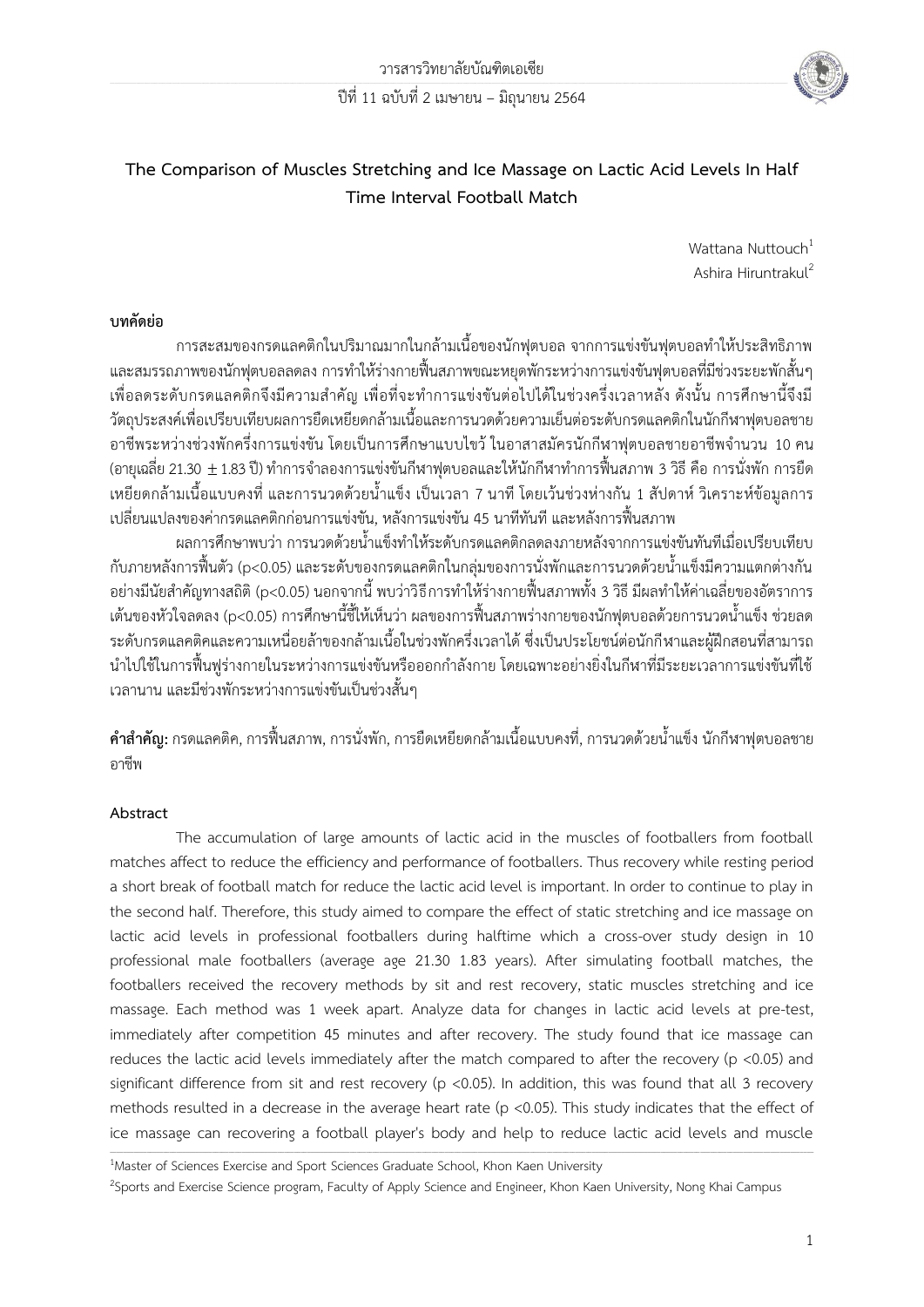

fatigue during the half time break. Which is beneficial to athletes and trainers. It can be used for body recovery during competitions or exercise, especially in sports with limited competition periods such as volleyball, basketball, rugby, tennis, badminton and hockey.

**Keywords:** lactic acid, recovery, sit and rest, static muscle stretching, ice massage, professional male footballer

#### **Introduction:**

#### **Background**

At present, football is popular among people of all ages, both domestically and internationally. Many competitions are organized both in the country and abroad, such as SEA Games, Asian Games and Olympic Games. Due to the popularity of football, there are the competitions in training the skills of players and coaches as well as effective team management in order to be able to beat competitors. When there is high competition, the knowledge of sports science, namely sport physiology, nutrition and sport psychology is used to enhance the efficiency of the players for effective training and sports playing without danger and injury ( Fangsaken, 2006) because footballers have to be in the game for a long time and their body is heavily used for maximum effectiveness. The football match is separated into 2 periods: 45 minutes each. There is a half-time interval of not more than 1 5 minutes. When the body is working hard in the first half, the ability of the footballers will decrease in the second half. This may be because most of the energy used for efficient movement of the body is derived from anaerobic energy metabolism. The energy obtained from this type of metabolism has a high level of capability. At the same time, it causes waste products since the energy generation process is caused by incomplete separation of glucose. For this reason, oxygen cannot be used in time. The main waste product is lactic acid that occurs immediately after exercise. It is accumulated in muscles and blood. It will first occur in the muscles cells and

spread into the bloodstream. It is accumulated more in the working muscles than in the bloodstream. When lactic acid is accumulated in a large quantity, it interferes with muscle function, resulting in decreased muscle performance and difficult muscle movements. The study found that lactic acid is a major cause of fatigue (Lamb, 1984). This is consistent with Bruce (2000) which stated that lactic acid is the first factor that causes muscle soreness, resulting in muscle fatigue. When the rate of lactic acid accumulation increases, athletes' efficiency and performance will decrease.

Footballers, basketball players, hockey players and rugby football with 15 players have a short half-time interval (10-15 minutes), so it is important for them to quickly recover to the normal condition. A lot of studies have conducted to find out the ways to help the body recover to the normal condition after exercising, such as rest recovery, cold water immersion, ice massage, sitting and cooling, sitting with basic body movements, sitting and muscles stretching, static stretching with sauna and walking meditation (Jumsai Na Ayudhya et al., 2011; Rattanasateankij, 200; Amatayakul, 2012; Thongho, 2016; Willcock, 2005) . These methods will allow the body to recover to the normal condition faster, especially cold treatment. For example, the studies about the effects of ice massage, ice massage with water immersion and ice massage with aquatic exercise upon the recovery of muscle after exercise induce delayed onset muscle soreness (Permpet, 2008), and the comparison of the effects among various recovery methods after exercise on athletes' performance were conducted (Gomenake, 2008).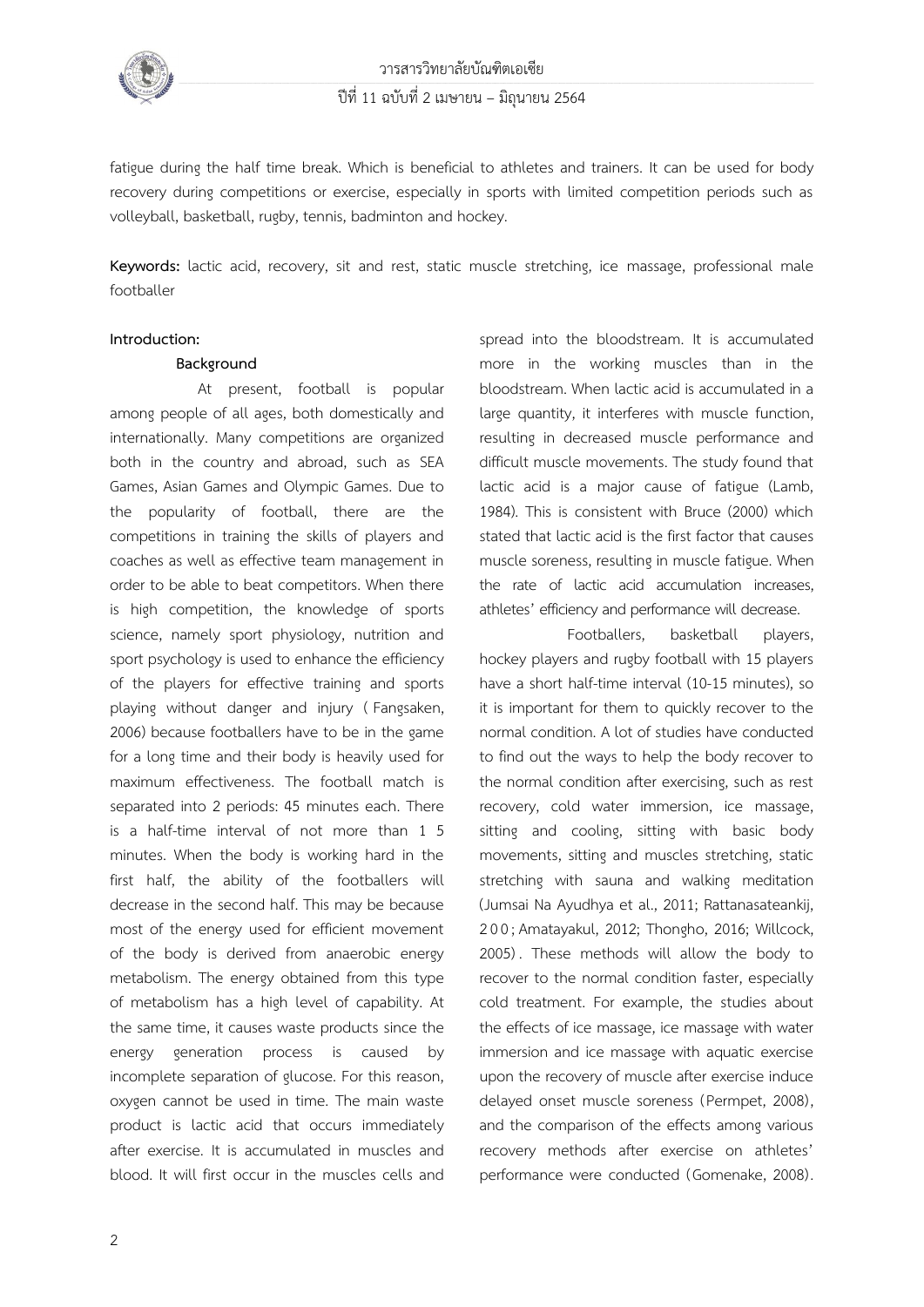

When the body is exercising, the body temperature will rise and the body will have to get rid of heat. The circulation system will work harder and the heart will pump more blood into the skin to help release heat from the body using the vasomotor system. If the body temperature rises after exercise or while resting during the competition, the body's systems will still work to release heat from the body. Therefore, cold treatment will help the body recover to the normal condition faster. Nowadays, using cold water or ice applying on the body is convenient and commonly used to help body recover (Bouzid et al., 2018).

From the study and review of the relevant documents mentioned above, the researcher has recognized the benefits of helping the body of the athletes to recover after exercising or while resting during a short break and to reduce the lactic acid that causes fatigue and to be ready to continue to compete within the limited break period. However, it is still suspected that which method between stretching and ice massage in professional footballers during the half time interval football match will allow the body to recover and reduce the amount of lactic acid faster. From the literature review, it was found that few studies were conducted on this issue. Most of them studied about after exercise or after the match. No studies have been conducted on the half time interval. For this reason, the researcher was interested in comparing the two recovery methods in order to find out the differences in both methods and to choose the method that benefits the footballers having a short half time interval during the football match or to apply it to other sports such as basketball, rugby football, volleyball and hockey.

# **Objective:**

To study muscles stretching and ice massage in half time interval football match that affect the lactic acid levels of professional footballers

# **Participants and Methodology: Participants**

A sample of convenience of 10 professional male footballers of KKFC who has played in Thai League 2 and has been a professional athlete for at least 2 years, Average age 21.30, ±1.83 years, Height 169.30±4.74 cm, Weight 63.90±6.12 kg, Blood pressure 122.20/69.20 mm/hg, Resting heart rate 67. 10±2. 92 bpm, Participants were professional male footballers recruited from KKFC which played in the Thai League 2 Football Tournament 2019 season. The inclusion criteria consisted of having a professional, aged between 19-35 years and having regular training at least 5 days a week without injury. All participants were consent to do blood test and able to participate in the study until the end of the study. Any participants having other conditions that might affect training such as ankle sprain or musculoskeletal system pain with a pain score of at least 5 out of 10 on a visual analog scale or fever were excluded from participation in the study. This study was approved by the Khon Kaen University Ethics Committee for Human Research before participation in the study (HE581392).

# **Methodology:**

This study was a cross-over study design which aimed to compare the effects of the static stretching and ice massage on lactic acid levels in half time interval football match. This research was separated into 3 groups based on the recovery methods including; Group A (sit and rest after competition), Group B (static stretching after competition), and Group C (ice massage after competition). It took 3 weeks to complete the research.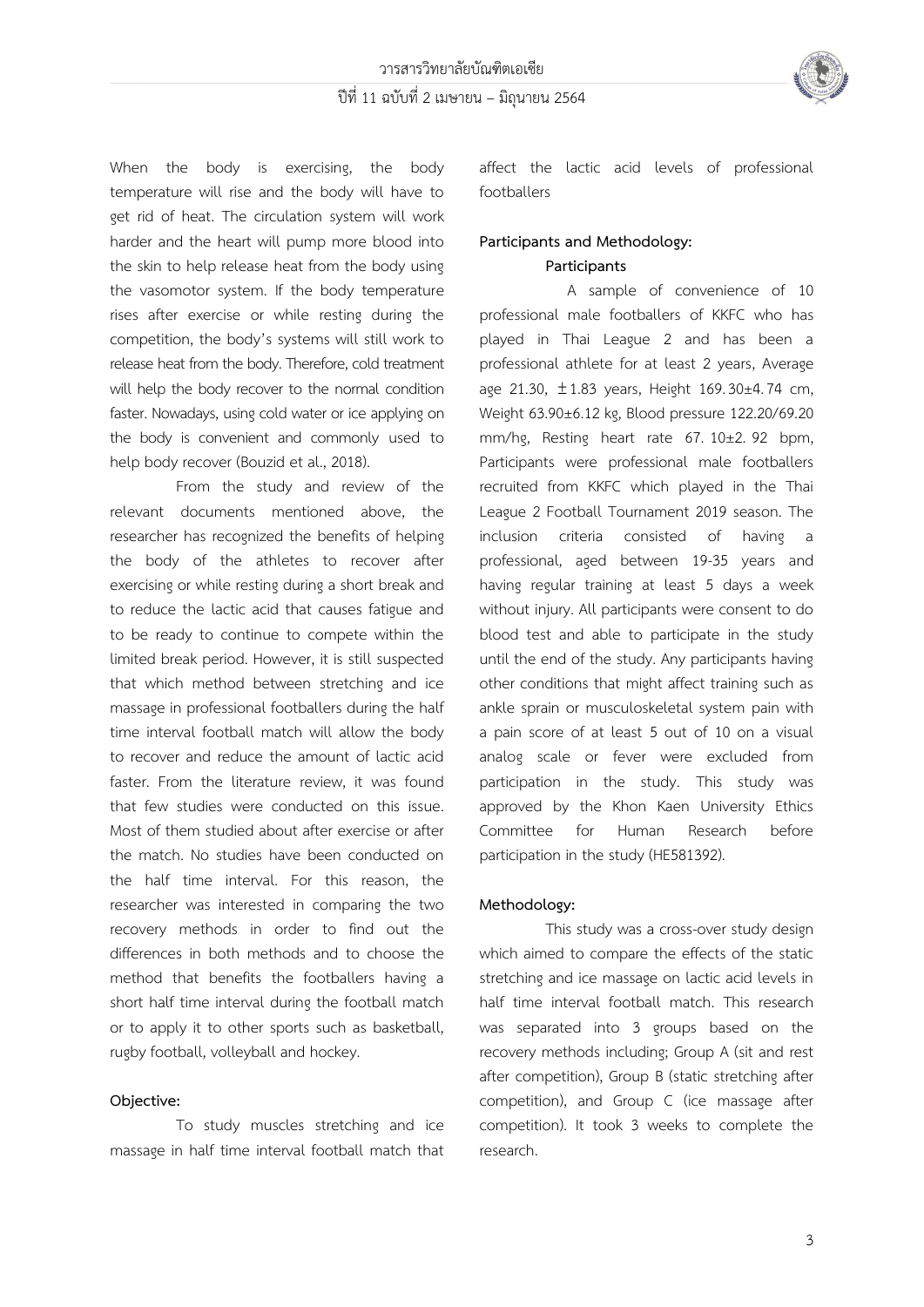

For the first time, the eligible participants (n = 10) were interviewed and screened for eligibility based on the study criteria, including demographics (i.e., age, gender, weight, height, position) and baseline characteristics (i.e., resting heart rate, resting blood pressure, lactic acid levels) (pre-test; T1). All participants stopped doing exercise or sporting events and avoided alcohol, cigarettes and caffeine-containing beverages, before and during the study. Then, they were randomly arranged the order of the recovery methods to be received all three times by using the random number table. This study divided the recovery methods into 6 sets, consisting of ABC, ACB, BAC, BCA, CAB, and CBA.

Thereafter, all participants were recruited to play a simulation football match for 45 minutes. The same rules as the actual competition were employed. Mor Din Daeng FC was invited for the competition at the training field of the Khon Kaen FC. The competitions were held at the same time at 05.00 p.m. The same players were used throughout the 3 competitions to simulate the match. After the competition, the heart rate and the lactate acid levels of the participants were assessed (immediately after the competition; T2). Then they were involved in the recovery programs based on the random number table. Subsequently, their heart rate and lactate acid levels were assessed (after recovery methods; T3).

For example; the first participant received the second set (ACB) according to the random number table. For the first time (first week), this participant received sit and rest (Group A) after the competition. In the second time, this participant was ice massaged (Group C) and in the last week, the participant was static stretched after the competition (Group B).

All participants were involved in the recovery methods according to their groups. Each method took about 7 minutes. Then the

outcomes were measured immediately after the competition and after the recovery methods were applied.

# **Intervention methods:**

The participants were involved in the recovery methods according to their groups, including the sit and rest, static stretching and ice massage. The details of the recovery methods are explained below.

#### **Sit and rest**

The participants in group A were instructed to sit and rest for 7 minutes after the competition simulating a 45 minutes football match. They sat and drank water to relax themselves before the match in the second half.

#### **Static stretching**

The participants in group B were instructed to do static stretching in total body muscle, emphasizing lower extremities muscle. The research assistants helped with the stretches for athletes in each position (total of 13 positions; the details of each position are explained in Appendix E) for 7 minutes. During stretching, they had to try to stretch until feeling very tight without hurting and hold for 10-15 seconds. During the movement, they should not move in the form of a twitching, pulling or biting and normal breathing.

#### **Ice massage**

The participants in group C were instructed in long sitting position. Then they were massaged by the research assistant (one research assistant per one football player) using crushed ice put in a zip-lock bag (ice bag) at a temperature of 0±2°C. The research assistant rubbed the ice bag to massage the athlete's thigh and moved the ice bag in a circle over the muscles in up and down direction following the longitudinal muscles,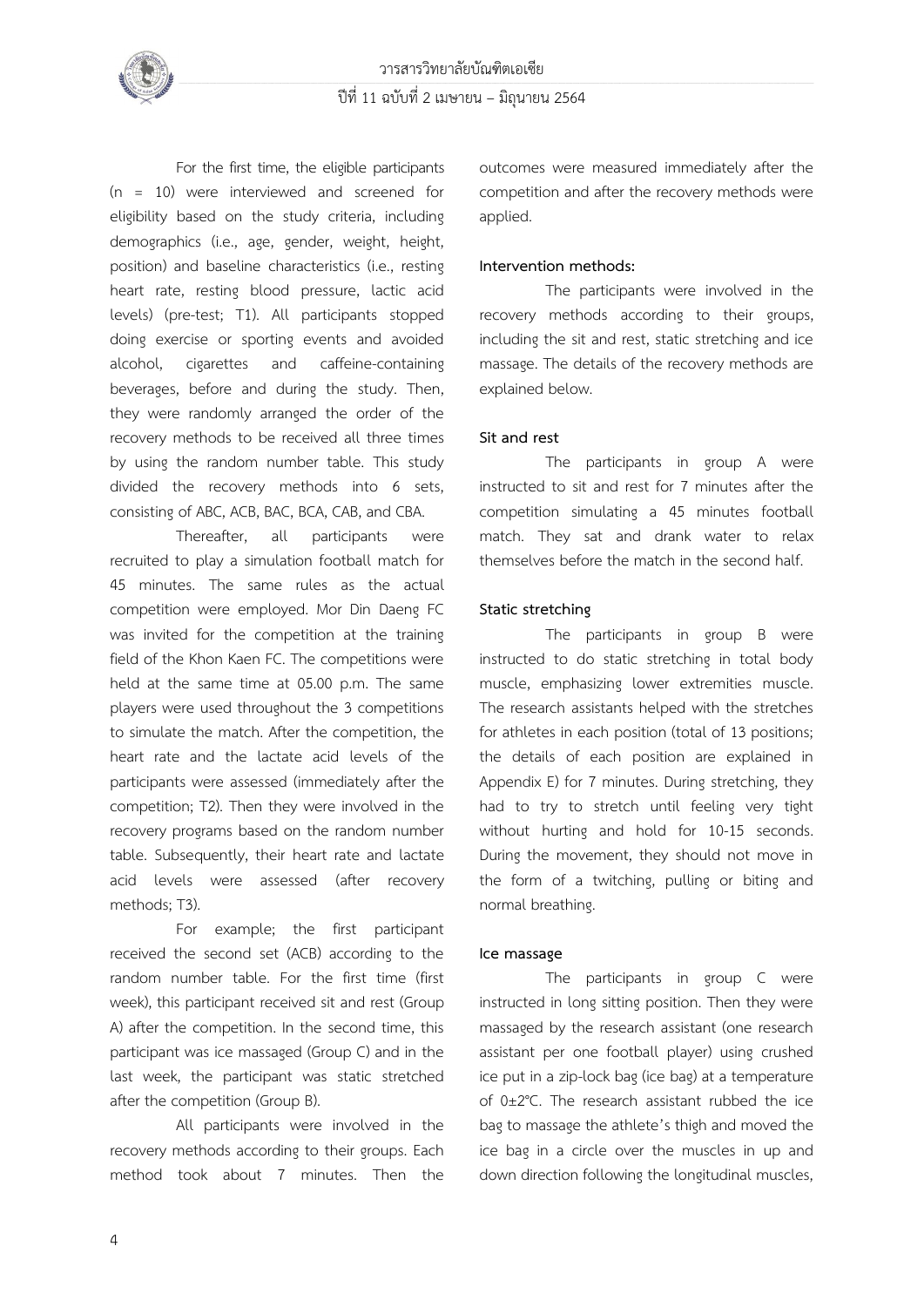

focusing on the hips, thighs, hamstring and calf muscles for 3 minutes/side. Then the back and the shoulder were massaged for 1 minutes, a total of 7 minutes. Deep kneading technique was used to massage in this study by the research assistant who trained by the researcher for 30 minutes.

# **Outcome measurement:**

Instrumentation

1. Blood sampling equipment set (Brand: Acuu-Chek safe-t-pro uno Lanset.)

2. Lactic acid level analyzer (Brand: Lactate Plus; manufactured by Nova biomedical in America.)

3. Lactate test strip and puncture needle (Brand: Lactate Plus; manufactured by Nova biomedical in America.)

# **Blood lactate levels:**

The blood lactate levels test was performed a total of 3 times (the  $1<sup>st</sup>$  time was before the simulation of a 45 minutes football match, the  $2^{nd}$  time was after the match immediately and 3<sup>rd</sup> time after recovery methods). This was done based on the medical principles and methods.

# **Statistical analysis:**

Descriptive statistics were used to explain baseline demographics, participant characteristics and findings of the study. The repeated measure ANOVA was utilized to analyze the lactic acid level between the groups (baseline, and data after the  $1^{st}$  and the  $2^{nd}$  recovery). An analysis of covariance (ANCOVA) was utilized to compare the magnitude of changes between the groups after the 2<sup>nd</sup> recovery. The level of statistical significance was set at P < 0.05.

# **Results:**

Sit and rest recovery (group A). The participants in the group A showed no significant reduction in the lactic acid levels at immediately after competition and after recovery (p-value > 0.05).

Static muscle stretching (group B). In this group, the lactic acid level significant difference between pre-test and immediately after competition and pre-test and after recovery (pvalue < 0.05). However, there was no significant difference at immediately after competition and after recovery (p-value  $> 0.05$ ).

Ice massage (group C). The participants in ice massage group showed significant reduction in the lactic acid level when compared between immediately after competition and after recovery (mean difference was 2.73 mmol/L) (p-value < 0.05).

The ANCOVA analysis indicated that the reduction of the lactic acid level in group C was significantly differences from the group A (p-value < 0.05, Table 11 and Figure 12). However, there was no significantly differences in the group B and group C (p-value  $> 0.05$ ).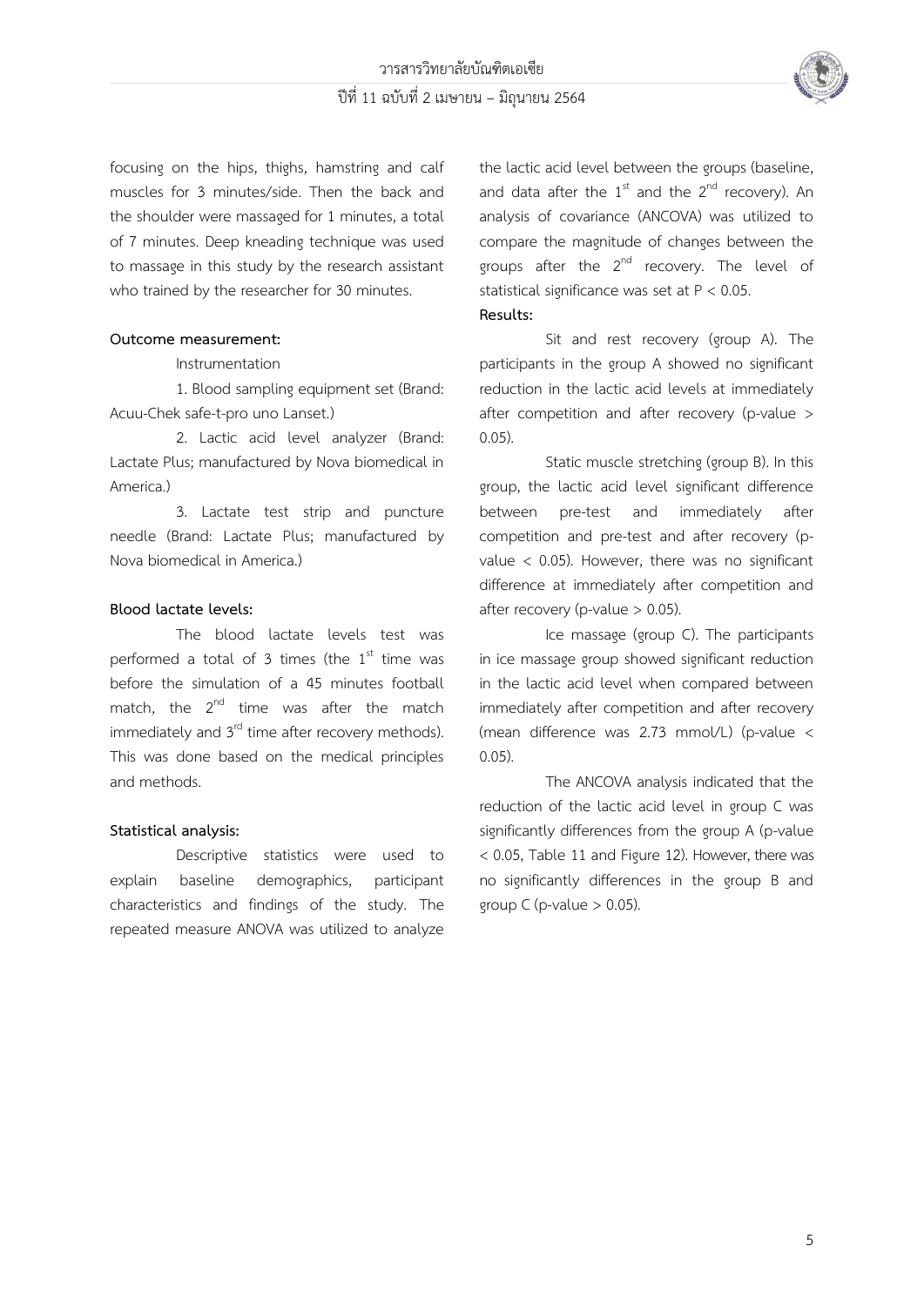

วารสารวิทยาลัยบัณฑิตเอเซีย

ปีที่ 11 ฉบับที่ 2 เมษายน – มิถุนายน 2564

Table 1 Compared the lactic acid levels and heat rate at pre-test, immediately after competition and after recovery effect in among 3 recovery methods; sit and rest recovery (group A), muscles stretching (group B), and ice massage (group C) (N=10)

|                                | Group A                       |              | Group B                       |              | Group C                       |              |         |         |         |
|--------------------------------|-------------------------------|--------------|-------------------------------|--------------|-------------------------------|--------------|---------|---------|---------|
| Variable                       | Mean±SD                       | Mean<br>diff | Mean±SD                       | Mean<br>diff | Mean±SD                       | Mean<br>diff | $A-B^a$ | $A-Ca$  | $B-Ca$  |
| Lactic acid level <sup>b</sup> |                               |              |                               |              |                               |              |         |         |         |
| Pre-test                       | $4.85 \pm 3.40$               |              | $2.75 \pm 1.29$               |              | $3.41 \pm 0.79$               |              | 2.10    | 1.44    | $-0.66$ |
|                                | $(2.41 \text{ to } 7.29)$     |              | (1.82. to 3.68)               |              | (2.84. to 3.98)               |              |         |         |         |
| Immediately                    | $5.98 \pm 2.98$               | $-1.13$      | $5.40 \pm 2.38$               | $-2.65$      | $6.93 \pm 2.17$               | $-3.52$      | .58     | $-0.95$ | $-1.53$ |
| after competition              | $(3.84 \text{ to } 8.11)$     |              | $(3.69 \text{ to } 7.10)$     |              | $(5.38 \text{ to } 8.48)$     |              |         |         |         |
| After recovery                 | $5.63 \pm 2.76$               | $-0.78$      | $4.11 \pm 1.73$               | $-1.36$      | $4.20 \pm 1.70$               | $-0.79$      | 1.52    | 1.43    | $-0.09$ |
|                                | $(3.66 \text{ to } 7.60)$     |              | $(2.87 \text{ to } 5.35)$     |              | $(2.98 \text{ to } 5.42)$     |              |         |         |         |
| Heart rate <sup>b</sup>        |                               |              |                               |              |                               |              |         |         |         |
| Pre-test                       | $69.1 \pm 3.76$               |              | $69.1 \pm 2.0$                |              | $69.3 \pm 3.4$                |              | 0.00    | $-0.20$ | $-0.30$ |
|                                | $(66.41 \text{ to } 71.79)$   |              | (67.15to 71.05)               |              | $(66.87 \text{ to } 71.73)$   |              |         |         |         |
| Immediately                    | $166.5 \pm 11.52$             | $-97.4$      | $166.1 \pm 11.82$             | -97.0        | $166.2 \pm 10.25$             | $-96.9$      | 0.40    | 0.30    | $-0.10$ |
| after competition              | $(158.26 \text{ to } 174.74)$ |              | (157.65 <sup>to</sup> 174.55) |              | $(158.87 \text{ to } 173.53)$ |              |         |         |         |
| After recovery                 | $103.3 \pm 3.83$              |              | $102.20 \pm 5.35$             |              | $100.70 \pm 3.83$             |              |         |         |         |
|                                | $(100.56 \text{ to } 106.04)$ | $-34.2$      | (98.37to 106.03)              | $-33.1$      | $(97.96$ to 103.44)           | $-31.4$      | 1.10    | 2.60    | 1.50    |

Note: The data were presented using mean ± *standard deviation*. <sup>a</sup> The data between the three groups (A, B and C groups) were analyzed using the ANOVA. <sup>b</sup>The data among repetitive measured (pre-test, immediately after competition and after recovery) using the repeated one-way ANOVA.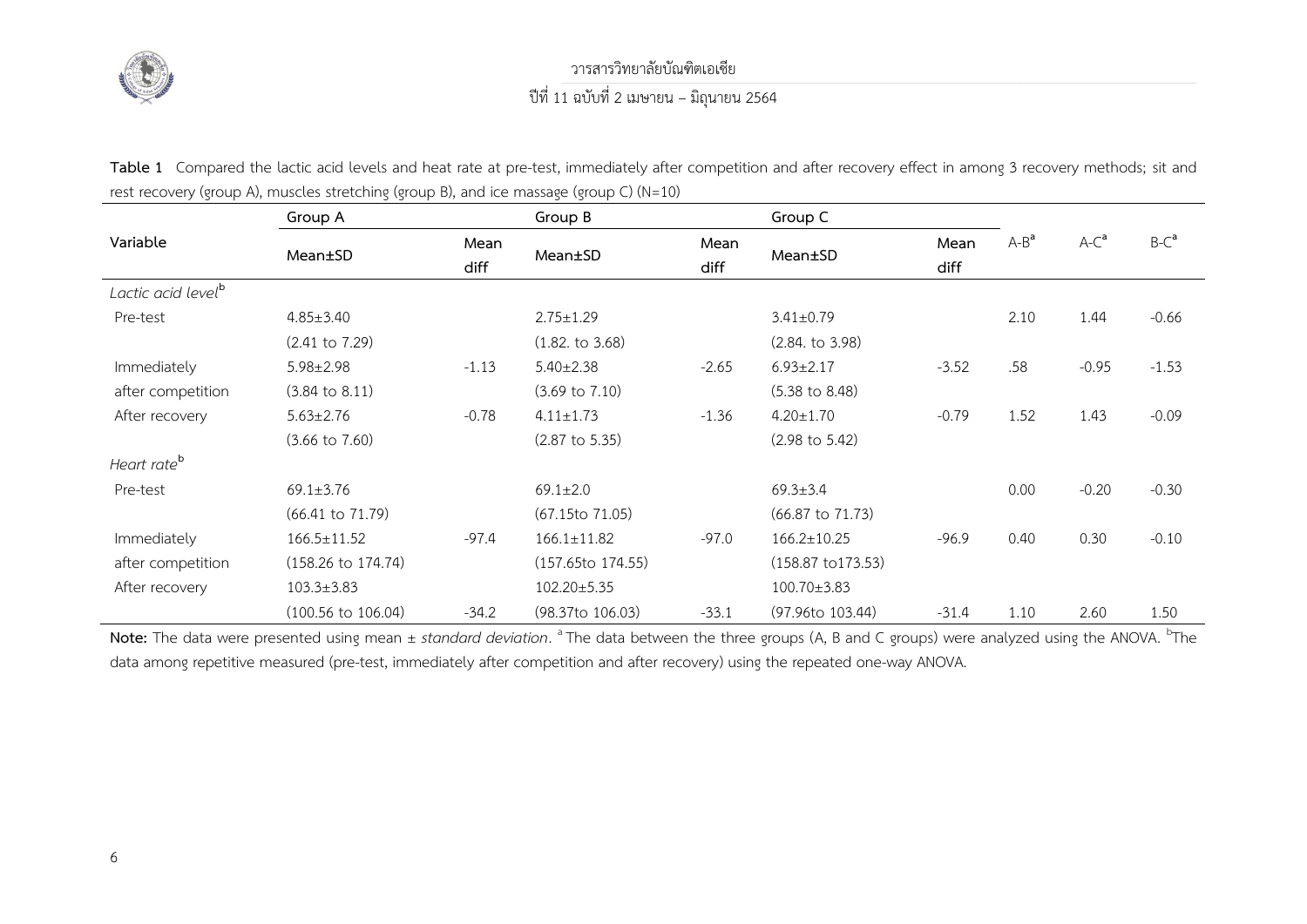

**Table 2** Compared the lactic acid levels and heat rate between immediately after competition and after recovery in among 3 recovery methods; sit and rest recovery (group A), muscles stretching (group B), and ice massage (group C) (N=10)

|                   | Group A           | Group B        |                    | Mean    | Mean               | Mean  |
|-------------------|-------------------|----------------|--------------------|---------|--------------------|-------|
| Variable          | Mean              | Mean           | Mean               | diff    | diff               | diff  |
|                   |                   |                |                    | $(A-B)$ | (A-C)              | (B-C) |
| Lactic acid level | 5.71 <sup>a</sup> | $4.57^{\circ}$ | 3.66 <sup>a</sup>  | 1.14    | $2.05^{\text{*C}}$ | 0.91  |
| Heart rate        | $103.29^{b}$      | $102.21^{b}$   | 100.7 <sup>b</sup> | 1.08    | 2.58               | 1.51  |

**Note:** The data were presented using mean.The data between group the three groups ( A, B and C groups) were analyzed using the  $ANCOVA.,$   $\textsuperscript{a}$  Covariates appearing in the model are evaluated at the following values: data =  $6.1033$ .  $<sup>b</sup>$ </sup> Covariates appearing in the model are evaluated at the following values: data =  $166.2667$ . \* The mean difference is significant at the .05 level  $(p<0.05)$ . <sup>C</sup>Adjustment for multiple comparisons: Bonferroni.

# **Discussion:**

This study compared the lactic acid levels and the heat rate levels in half time interval football match of 10 professional footballers from Khon Kaen FC using 3 recovery methods; sit and rest recovery (group A), static muscle stretching (group B) and ice massage (group C). It took 7 minutes for recovery. Seven minutes were the possible recovery time during the half time interval because football players only had 15 minutes of the half time interval before they started competing in the second half. So, they had only about 7 minutes to recover the body in various ways. Also, in the previous studies the recovery period studied were less than 5 minutes or more than 10 minutes. The study was conducted 3 times using cross-over study design. Each recovery method was 1 week apart. The results of the study found that the participants had normal resting heart rate and aged approximately 21 years old. In terms of physiological parameters related to exercise which

can be beneficial for athletes, sports trainers and general people, this research studied acute effects, not chronic effects of the physical recovery. Therefore, to obtain reliable comparison data and reduce data discrepancies, all samples were treated by 3 recovery methods; sit and rest recovery, static muscle stretching and ice massage (group C) (cross over design) in order to compare experimental results among 3 methods. In addition, the researcher used effective sports science tools and relevant variables in the study. The experimental results will be discussed by the following topics.

# **Ice massage**

In this research, it was found that ice massage reduced the lactic acid levels in the blood and the heart rate after the competition with statistical significance (p-value <0.05, Table 8). It can reduce lactic acid levels better than sit and rest and muscle stretching with nonstatistical significance. Ice massage is a combination of deep massage that helps with the movement of lactic acid and the use of cold treatment, which contributes to the flow of blood, increases oxygen levels and muscle metabolism and reduces muscle spasm and heart rate. This results in sufficient blood supplying to the muscles to exchange substances between outside and inside the cell. It may also eliminate waste that occurs in the muscle system such as lactic acid. Moreover, Vejbaesya and Palavivatana (1993) found that massage causes the body to release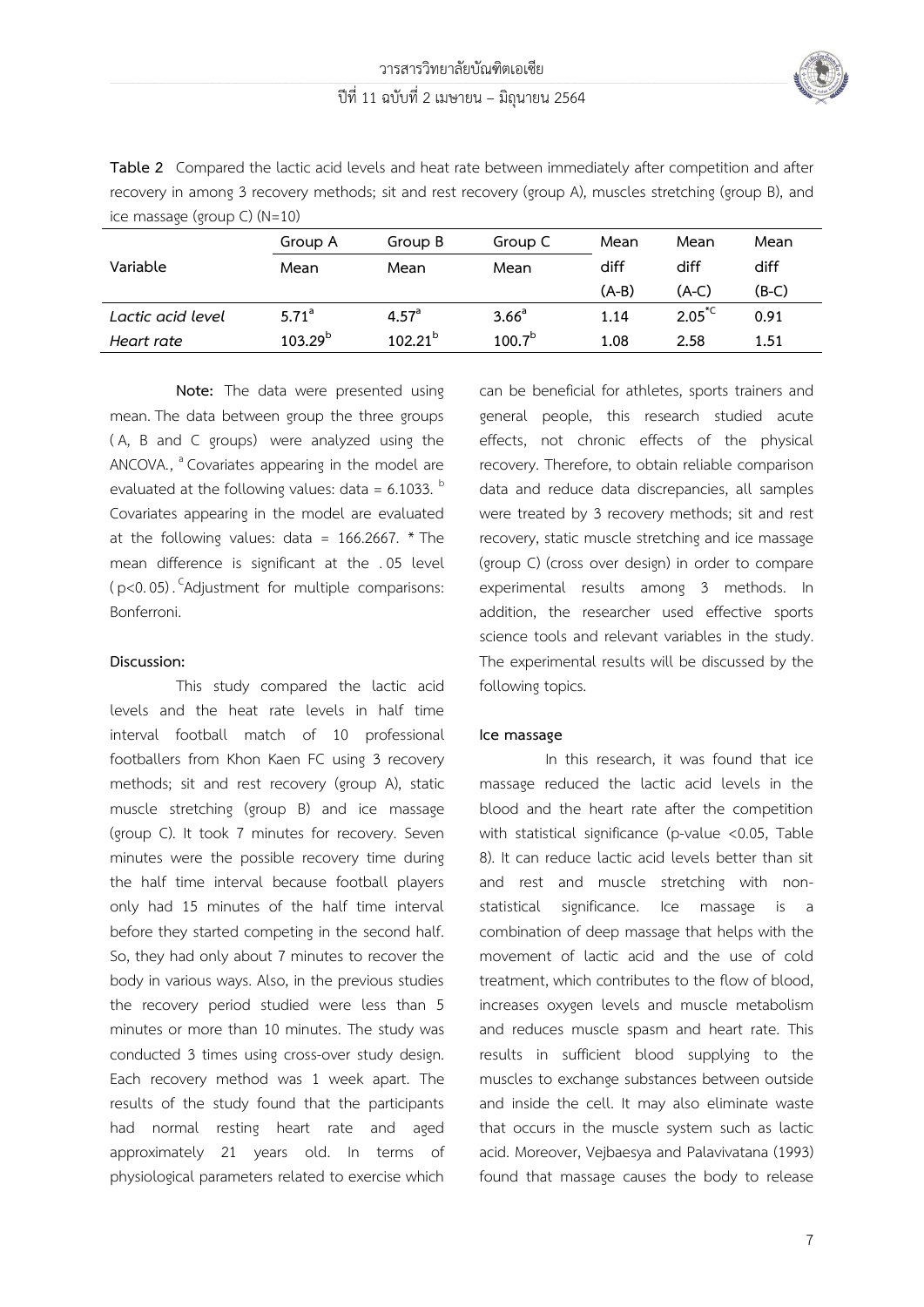

histamine and acetylcholine, which are the substances that cause blood vessels to dilate. So, there is an increase in blood flow, and more blood counts are released from the spleen. Also, deep massage increases blood flowing to the arms and legs and the flow of lymph. Thatsanasawang (1987) stated that the lymph will help eliminate lactic acid from the muscles through the bloodstream, which will be filtered through the kidneys and driven out The temperature of the massage is 0±2 degrees Celsius. The massage should not be held anywhere for longer than 2-3 minutes because it can cause skin injury.

#### **Static muscle stretching**

Static muscle stretching recovery causes the heart rate to decrease, but it does not help reduce the lactic acid levels after the competition. Stretching is based on the principle of contracting the muscles that need to be stretched for a period of time, then alternate and change the side. It will help improve the blood circulation system and the flexibility of the stretched muscles. So, more oxygen can be used to burn lactic acid in the stretched muscles. Most muscles that work while exercising are striated muscles with red fibers that have good lactic acid oxidation properties since the red fibers contain a lot of oxygen. This indicates that lactic acid in the blood can be reduced when stretching the muscles. It is also in accordance with the study of Sriyabhaya (2002). The important thing is that muscle stretching helps improve blood circulation, causing blood to flow to the active muscles. The previous study found that stretching after exercise had an effect on lactic acid concentration level and heart rate in soccer players (Soongpuk, 2014). Stretching after exercise in each position took approximately 10-30 seconds for 10 minutes. However, in this research, there was a limit because of the halftime interval of football matches was just 7 minutes. Therefore, static

muscle stretching can be done in just 7 minutes. As a result, the effect of the static muscle stretching on the reduction of lactic acid level was not statistically significant. However, it was found that static muscle stretching can reduce the lactic acid levels better than sit and rest recovery without statistical significance.

# **Sit and rest**

Sit and rest recovery is a common physical recovery, which will allow the various systems to recover naturally. It is a sudden reduction in body function after the body has a high intensity exercise. While sitting and resting, the body will begin the recovery process such as ATP synthesis or the elimination of waste such as lactic acid from muscles and blood. However, sitting for only 7 minutes did not help reduce the lactic acid levels in the blood (p-value  $> 0.05$ ) There was a study of sit and rest recovery affecting the decrease of lactic acid level in the blood. The subjects sat and rest at normal temperature and drank water at normal temperature for 1 hour. Sit and rest recovery is commonly used the study also found that after stop exercising, the heart rate dropped sharply in the first minute. It dropped by approximately 40- 60 times per minute and would gradually decrease while resting. The halftime interval of football matches was limited to only 7 minutes for recovering the heart rate. So, the results from all 3 recovery methods were not different

When comparing the three recovery methods by ANCOVA, it was found that the lactic acid levels in the blood of sit and rest recovery and ice massage groups were different with statistical significance (p -value <0.05). After the match and recovery, the ice massage group can reduce the lactic acid levels in the blood than the sit and rest recovery group. It is because deep massage with ice will stimulate blood circulation. Deep massage will help the blood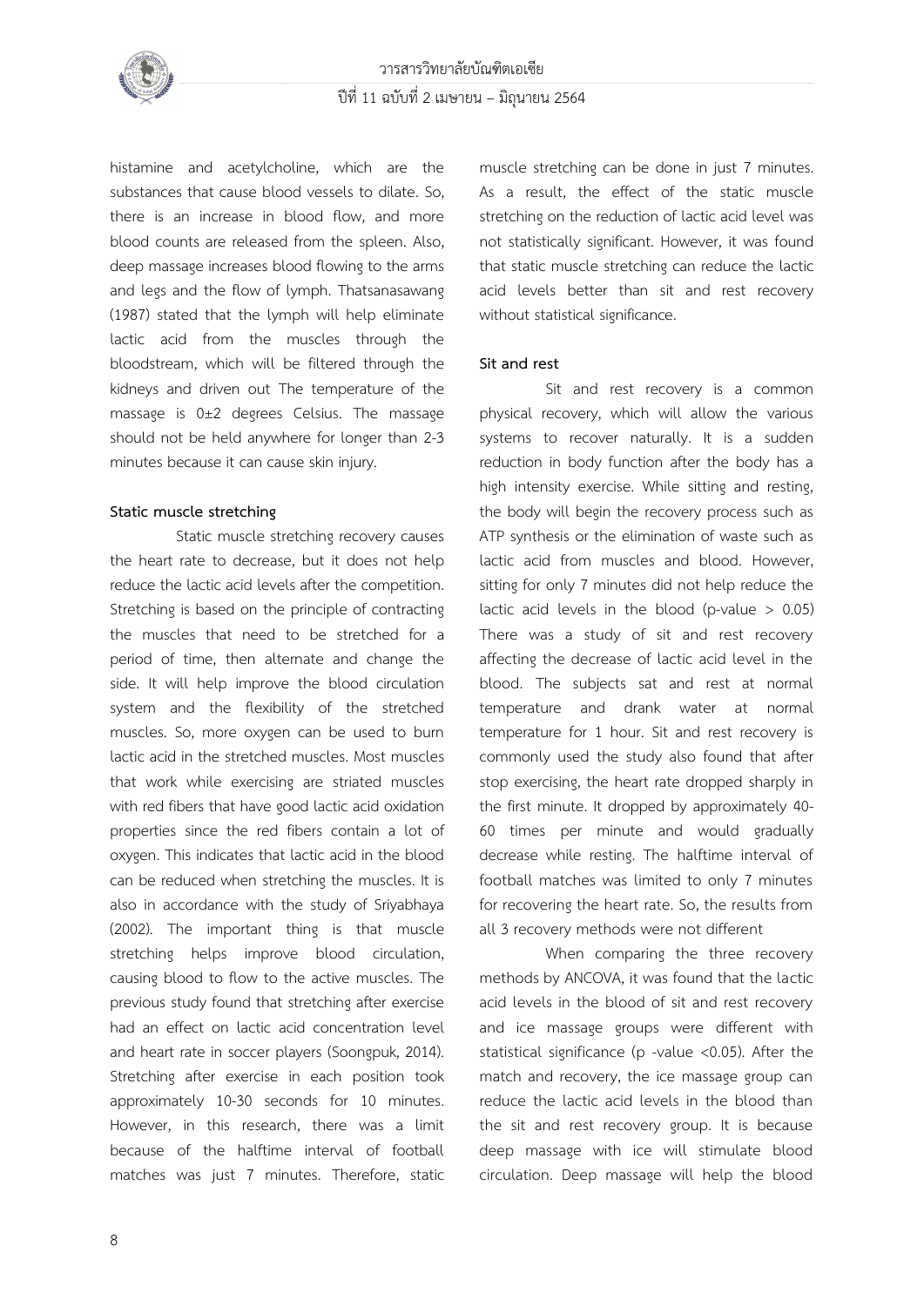

supply into the muscles twice, causing the muscles to exchange fluid and drain waste which is lactic acid faster. Also, the coldness from the ice helps the blood flow back to the heart more, causing the amount of blood that is pumped out to increase, resulting in more exchange of fluid. The recovery during the half time interval required the football players to recover from fatigue and be ready to compete in the second half with reduced heart rate levels. However, the heart rate levels should not decrease to the same level as before exercise because the body of the football players must ready to compete in the second half without having to warm up again. Therefore, this study showed that even if the heart rate decreased due to recovery, it was still higher than before competing.

#### **Conclusion**

This study aimed to investigate the effects of recovery methods on the lactic acid levels and heart rates and to choose the method that benefits the footballers having a short half time interval during the football match. The researcher chose 3 recovery after exercise methods to compare these effects; sit and rest recovery, static muscle stretching and ice massage each method took 7 minutes for 1 week in 10 professional football players from Khon Kaen FC. This study found that ice massage can reduce the lactic acid levels when compared with sit and rest recovery after recovery period. While, ice massage and static muscle stretching showed no difference. In addition, the lactic acid levels and heart rates decreased after recovery in ice massage group. For others groups, only heart rates can be reduced. The present study finding have clinical impacts recovering the physical condition of professional footballers in order to reduce lactic acid levels and muscle fatigue during the half time interval. Moreover, these findings may

be beneficial for athletes and trainers for body recovery during competitions or exercise, especially in sports with a lengthy competition period and there is a brief break between matches

# **Suggestions for further study**

1 For the static muscle stretching, it takes less time to stretch (15 sec). So, in this study, there were no significant differences after recovery. In further study, more time (20-30 sec) will be needed to find differences in this method. Addition, using dynamic or specific stretches for remover may provide different results.

2. For further research, the effects of recovery on delayed onset of muscle soreness (DOMS) after exercise apart from the lactic acid levels can also be investigated.

# **Acknowledgements**

Thankfulness also Khon Kaen Football Club and Professional Football Players for participating in my research.

# **Authors'contributions**

Master of Sciences Exercise and Sport Sciences ,Graduate School ,Khon Kaen University

# **Reference**

1. Amatayakul A. (2012) . **Comparison of acute effect of proprioceptive neuromuscular facilitation stretching and static stretching on motor performance in amateur male football players.** [Master Thesis in Sport sciences]. Chiang Mai: The Graduate School, Chiang Mai University. [in Thai].

2. Bouzid et al. (2018). Faster physical performance recovery with cold water immersion is not related to lower muscle damage level in professional soccer players.